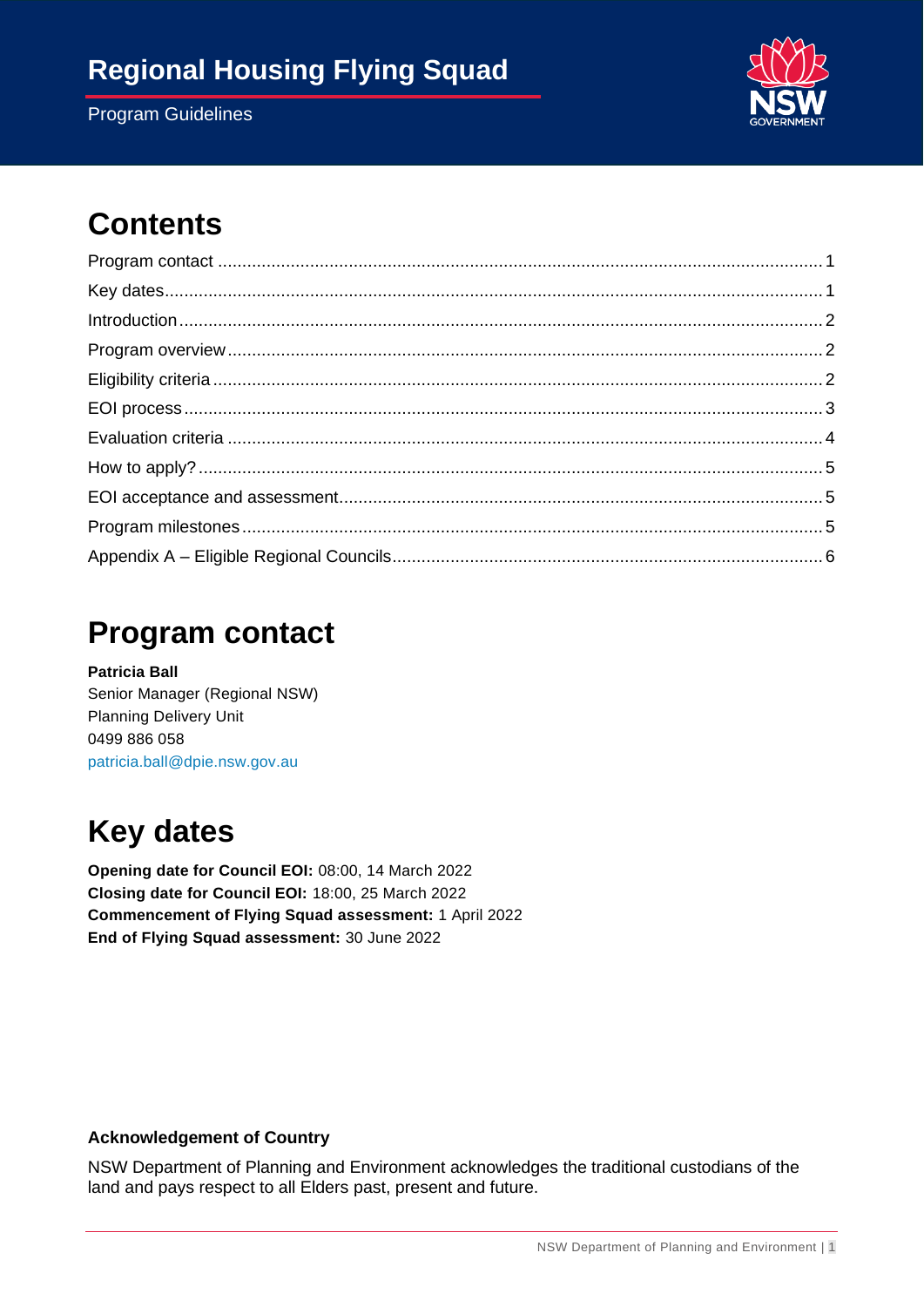

# <span id="page-1-0"></span>**Introduction**

Through direct engagement with regional councils and analysis of NSW Planning Portal data the NSW Department of Planning and Environment (DPE) Planning Delivery Unit (PDU) has identified that a shortage of planners across NSW, which is worsened in regional NSW where there are fewer qualified planners. Council planning departments are experiencing vacancies of up to 30%, with some roles vacant for up to a year. Underresourced councils have reduced capacity for DA assessment, which is causing longer assessment times, fewer DAs being determined, and delays in the delivery of regional housing.

To support local government and the delivery of housing in regional NSW, the PDU has created the Regional Housing Flying Squad, which will:

- contribute to the NSW Government and council objective of delivering housing in Regional NSW;
- respond to the recommendations of the Regional Housing Taskforce a key DPE priority for 2022;
- provide support to councils to expedite assessment of DAs; and,
- help address the planner shortage in Regional NSW.

### <span id="page-1-1"></span>**Program overview**

The Regional Housing Flying Squad program provides successful councils with the opportunity to outsource regional housing DA assessments to a panel of planning consultants, facilitated and funded by the NSW Planning Delivery Unit. Councils need to demonstrate that DAs will support the delivery of housing in Regional NSW.

The PDU, which is facilitating the program, has engaged with a panel of planning consultants to conduct assessments for DAs for regional housing on behalf of councils. Councils will be asked to nominate DAs that deliver regional housing, through a formal EOI process, and nominations will be assessed against predetermined criteria by an evaluation panel. PDU will allocate consultants to selected DAs, and consultants will report directly to council staff while conducting the assessments. Once assessment reports are completed to the satisfaction of council, council or the relevant regional planning panel will determine the DA. PDU will finalise payment to consultants for their services, before 30 June 2022.

Council-nominated DAs will be accepted and assessed as they are received, through an EOI process from 14 March 2022 to 25 March 2022.

# <span id="page-1-2"></span>**Eligibility criteria**

To be eligible for the Regional Housing Flying Squad, councils must:

- be one of NSW's 96 regional councils as identified in Appendix A;
- nominate DA(s) that will deliver housing through the formal EOI process; and,
- nominate DA(s) that will be lodged by council in the Planning Portal by 1 April 2022.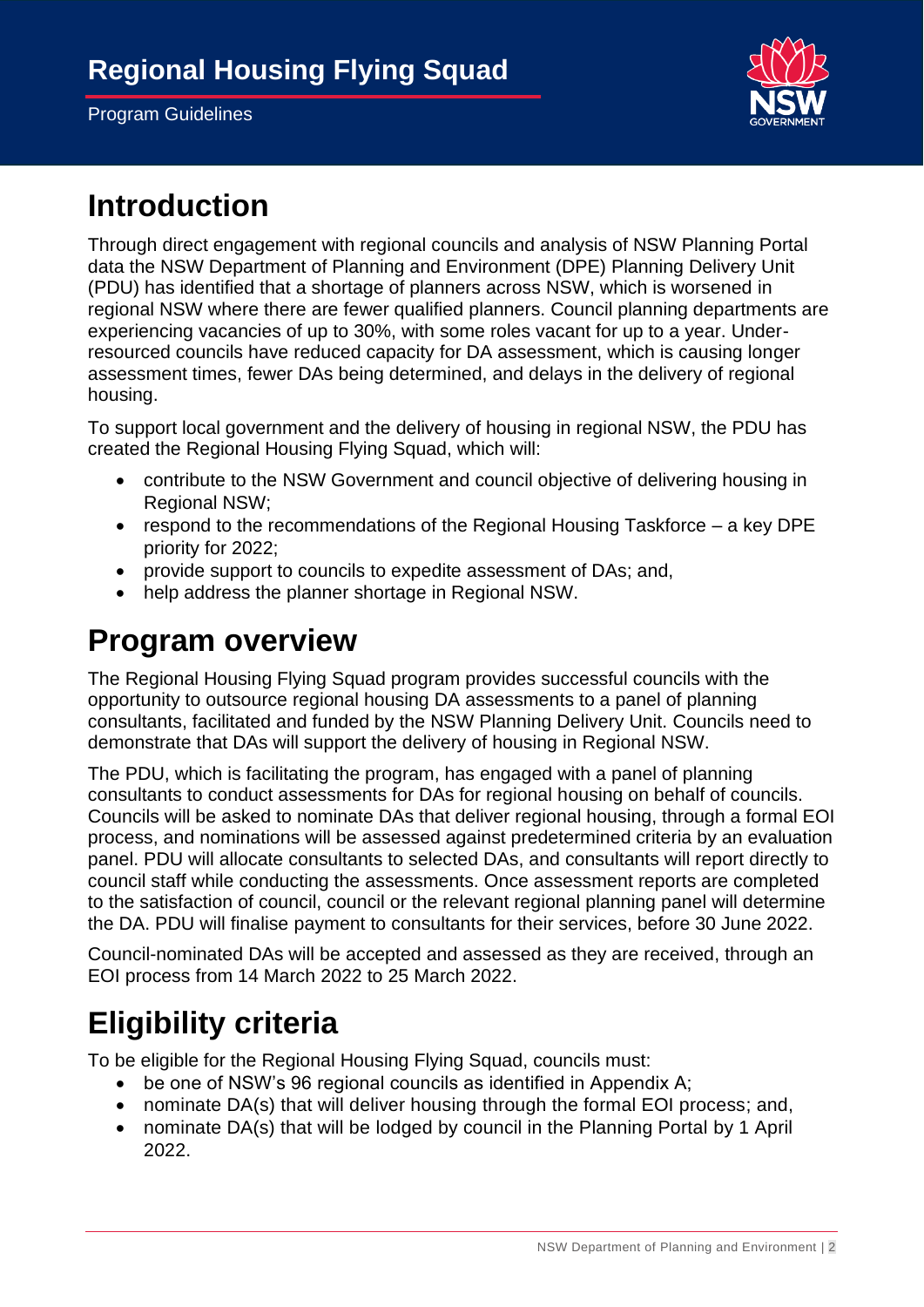

# <span id="page-2-0"></span>**EOI process**

Regional councils will be eligible to nominate DAs for regional housing via an Expressions of Interest (EOI) process administered by the PDU. EOIs will be via a webform on the Planning Portal, at<https://www.planningportal.nsw.gov.au/regional-housing-flying-squad> and will request that councils provide the following information in order to nominate a DA through the EOI process:

- **Project details**
	- o Street address or Lot/DP
	- o Planning portal application number (PAN)
	- o Date of submission of DA by applicant
	- o Date of lodgement of DA by council
	- o Number of dwellings
	- o Dwelling type
	- o Number of construction jobs
	- o Capital investment value
	- o Has this LGA been impacted by a natural disaster in the past two years (flood, bushfire, drought, etc.)?
- **Project status** 
	- o Who is the consent authority for this DA?
	- o Will the DA result in the delivery of Aboriginal housing?
	- o Will the DA result in the delivery of social housing?
	- o Will the DA result in the delivery of affordable housing?
	- o Will the DA result in the delivery of any other forms of housing that will deliver local strategic objectives?
	- o Has council requested any additional information from the applicant?
		- **·** If yes, when?
		- If yes, has the applicant responded to requests for additional information?
	- o Has council referred the DA to any government agencies?
		- If yes, which ones and when? If no, which agencies will this DA be referred to?
		- **EXECT:** If yes, have government agencies responded to referrals? If so, which ones?
	- o Has notification/exhibition occurred, or scheduled to occur?
		- **EXECUTED** If scheduled to occur, when?
	- o Is this DA consistent with local and regional strategic plans?
	- o Are there any concerns or local issues that might prevent council from supporting approval of the DA?

### • **Primary council contact**

- o Full name
- o Role
- o Local government area
- o Phone number
- o Email address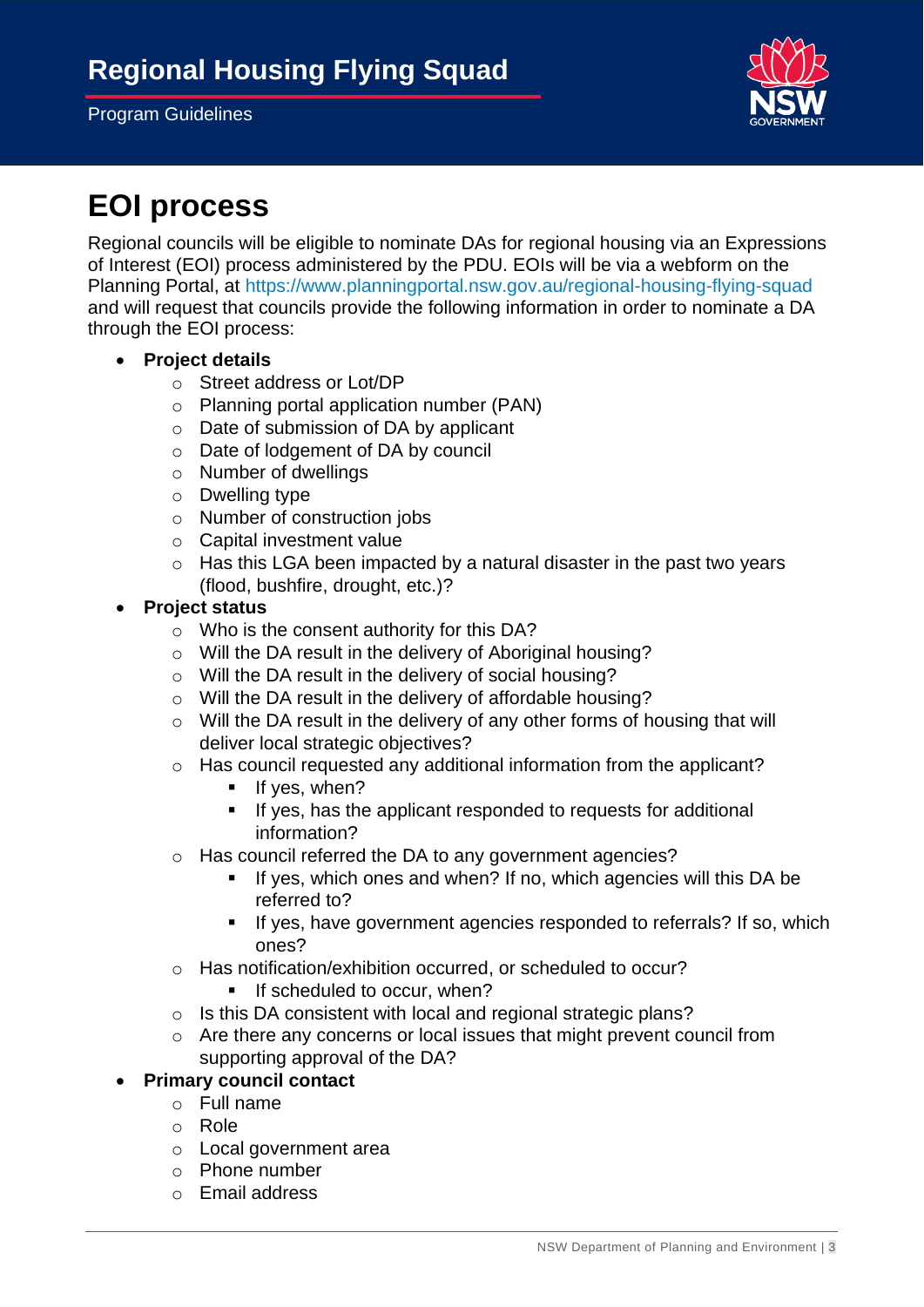

### <span id="page-3-0"></span>**Evaluation criteria**

Councils may nominate multiple DAs for this program. Council EOIs will be evaluated against the program criteria below:

#### **1. Dwelling volume**

The number of dwellings proposed in the council-nominated DA

#### **2. Dwelling impact**

The ratio of number of dwellings proposed in the council-nominated DA to the population of the respective LGA

Delivery of affordable housing, social housing, Aboriginal housing or other forms of housing that are required in a particular LGA will also be considered

#### **3. DA status**

DAs that are at the assessment report stage (meaning RFIs, referrals and public exhibition have already occurred) will be prioritised, to increase the likelihood of the DA assessment being completed by 30 June 2022

#### **4. Council's support for approval of DA**

Delivery of regional housing is a key aim of this program, so DAs that are generally supported by council and are consistent with both regional and local strategic plans will be prioritised

#### **5. Geographic considerations**

Ensuring that support is provided to councils across regional NSW will be considered, esp. LGAs affected by natural disasters (bushfire, flood, drought, etc.)

The PDU has established an evaluation committee that also includes representation from the Department of Regional NSW (DRNSW) and DPE's Local and Regional Planning team (L&RP). The evaluation committee will determine how program funding is allocated guided by the evaluation criteria.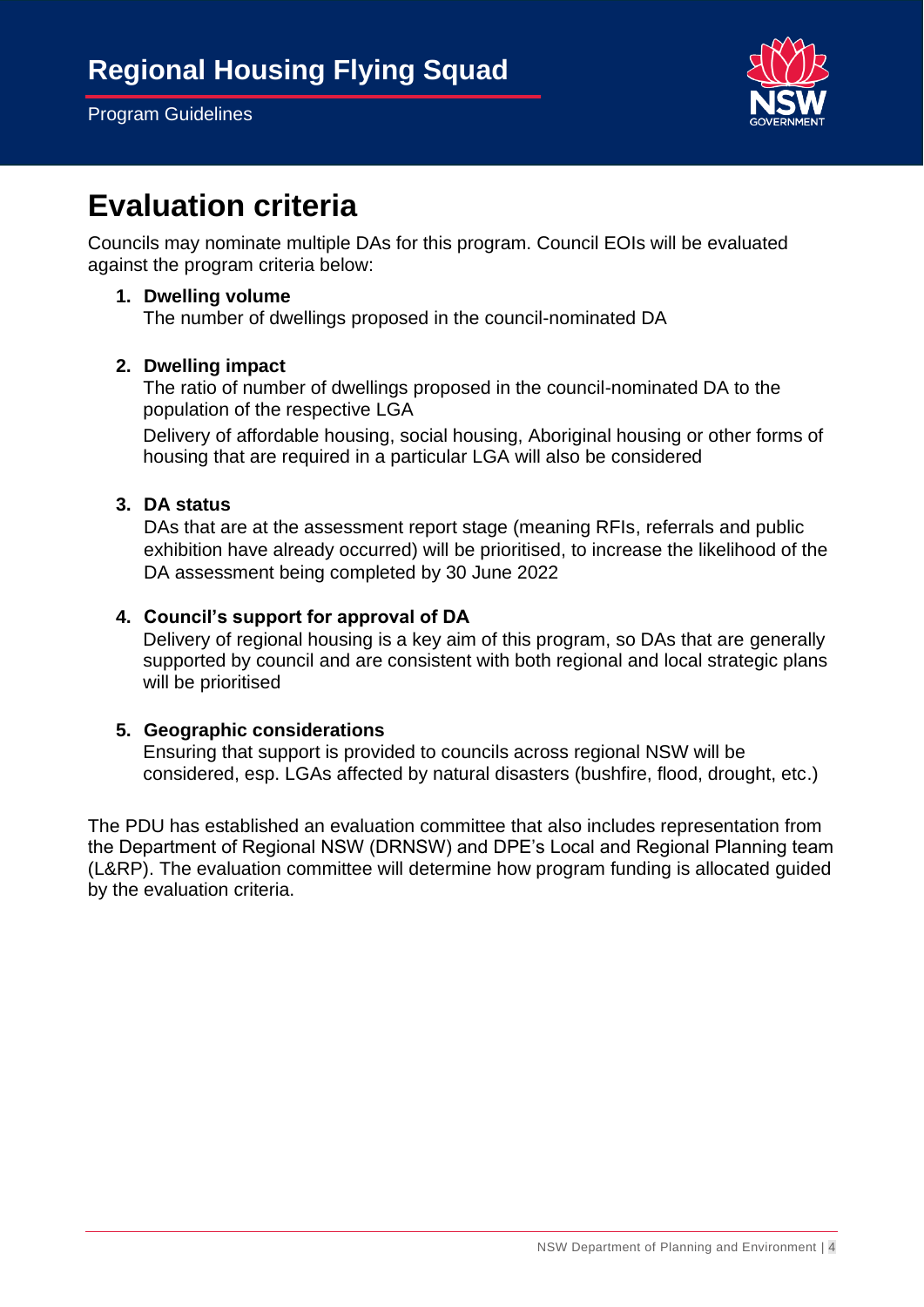

### <span id="page-4-0"></span>**How to apply?**

EOIs for the Regional Housing Flying Squad program can be submitted on the NSW Planning Portal, at<https://www.planningportal.nsw.gov.au/regional-housing-flying-squad> between 08:00 on 14 March 2022 and 18:00 on 25 March 2022.

### <span id="page-4-1"></span>**EOI acceptance and assessment**

Councils will be formally notified by email from the PDU as to whether or not their EOIs were successful.

Successful councils will be paired with a planning consultant and may choose to establish non-disclosure agreements or other confidentiality agreements with the respective consultant, if desired. Councils will then be required to share all DA documentation and information with the respective consultant in order for them to commence assessment. Throughout the assessment process, the consultant will report directly to council staff. Council will be responsible for briefing the consultant on the specifics of the DA and may meet with the consultant as needed to discuss ongoing progress and questions or concerns that arise. Council should approach the PDU immediately if the DA encounters any issues that may result in an increased scope, potential refusal, or extension of timeframe beyond the 30 June 2022 deadline.

Once the consultant has completed the assessment report, the PDU will check in with council to confirm that the report has been completed to council's satisfaction.

Funding for the Regional Housing Flying Squad program is only available until 30 June 2022, by which time all DA assessments must be completed.

The PDU may accept late application, but this is subject to program capacity.

# <span id="page-4-2"></span>**Program milestones**

| <b>Milestone</b>                                                                                                                                | <b>Timeframe</b>        |
|-------------------------------------------------------------------------------------------------------------------------------------------------|-------------------------|
| <b>EOI process for Regional Housing Flying Squad</b><br>EOI will be open for 2 weeks, with discretion for PDU to consider<br>late applications. | 14-25 March 2022        |
| Evaluation committee to review council EOIs and assign flying<br>squad consultants to selected DAs                                              | 28 March - 1 April 2022 |
| PDU to notify councils on outcome of EOI process                                                                                                | 4 April 2022            |
| Flying squad to prepare assessment reports for council DAs                                                                                      | 4 April – 30 Jun 2022   |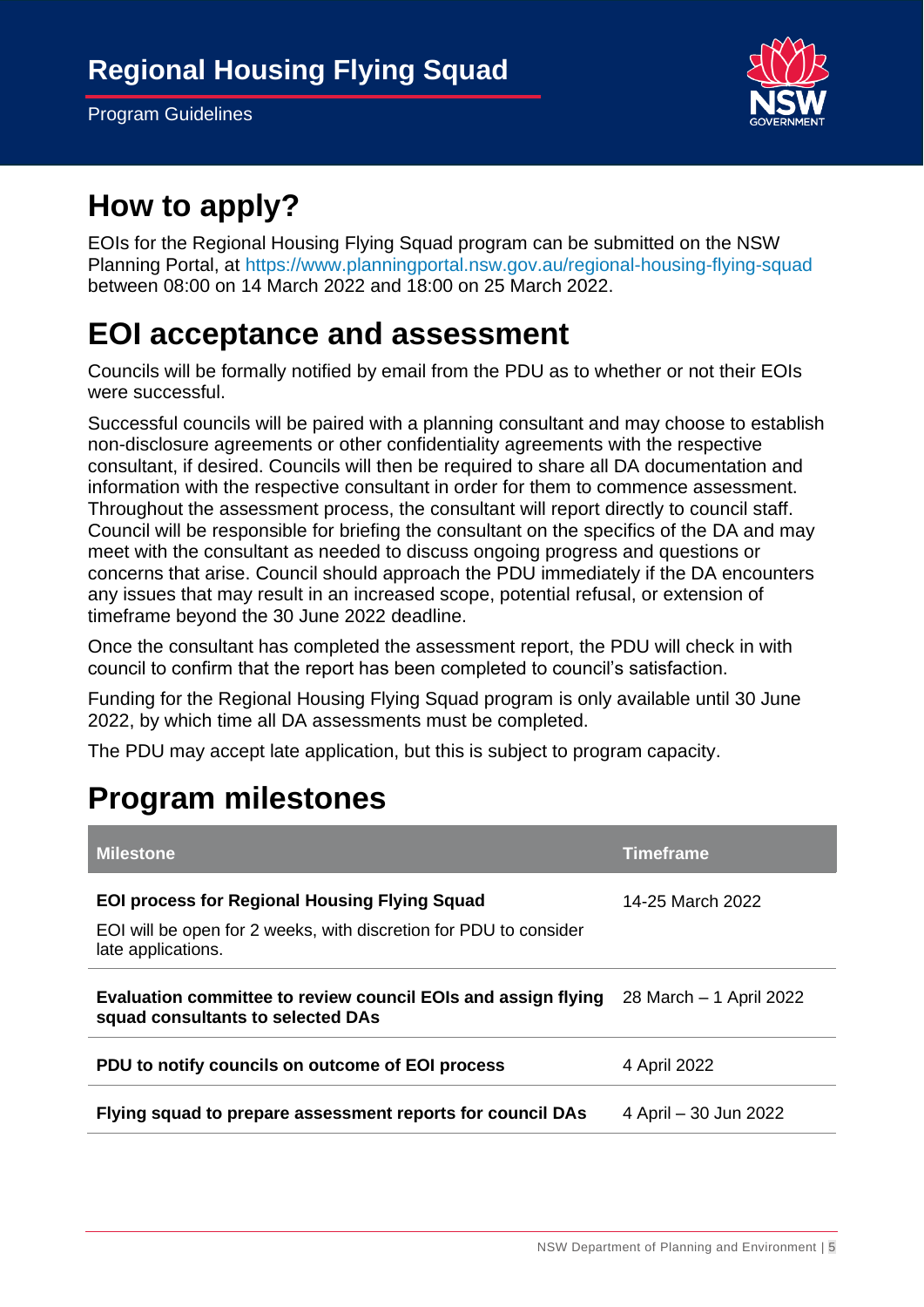

# <span id="page-5-0"></span>**Appendix A – Eligible Regional Councils**

Table 2. Eligible regional councils

| <b>Albury City Council</b>          | <b>Coonamble Shire</b><br>Council                | Lake Macquarie City<br>Council           | <b>Richmond Valley</b><br>Council       |
|-------------------------------------|--------------------------------------------------|------------------------------------------|-----------------------------------------|
| Armidale Regional<br>Council        | Cootamundra-<br>Gundagai Regional<br>Council     | <b>Leeton Shire Council</b>              | <b>Shellharbour City</b><br>Council     |
| <b>Ballina Shire Council</b>        | <b>Cowra Shire Council</b>                       | <b>Lismore City Council</b>              | <b>Shoalhaven City</b><br>Council       |
| <b>Balranald Shire</b><br>Council   | Dubbo Regional<br>Council                        | <b>Lithgow City Council</b>              | Singleton Council                       |
| <b>Bathurst Regional</b><br>Council | Dungog Shire Council                             | <b>Liverpool Plains Shire</b><br>Council | Snowy Monaro<br><b>Regional Council</b> |
| <b>Bega Valley Shire</b><br>Council | <b>Edward River Council</b>                      | <b>Lockhart Shire</b><br>Council         | <b>Snowy Valleys</b><br>Council         |
| <b>Bellingen Shire</b><br>Council   | Eurobodalla Shire<br>Council                     | <b>Maitland City Council</b>             | <b>Tamworth Regional</b><br>Council     |
| <b>Berrigan Shire</b><br>Council    | <b>Federation Council</b>                        | <b>Mid-Coast Council</b>                 | <b>Temora Shire Council</b>             |
| <b>Bland Shire Council</b>          | <b>Forbes Shire Council</b>                      | Mid-Western Regional<br>Council          | <b>Tenterfield Shire</b><br>Council     |
| <b>Blayney Shire Council</b>        | Gilgandra Shire<br>Council                       | <b>Moree Plains Shire</b><br>Council     | <b>Tweed Shire Council</b>              |
| <b>Bogan Shire Council</b>          | <b>Glen Innes Severn</b><br><b>Shire Council</b> | <b>Murray River Council</b>              | <b>Upper Hunter Shire</b><br>Council    |
| <b>Bourke Shire Council</b>         | Goulburn Mulwaree<br>Council                     | Murrumbidgee<br>Council                  | <b>Upper Lachlan Shire</b><br>Council   |
| <b>Brewarrina Shire</b><br>Council  | <b>Greater Hume Shire</b><br>Council             | <b>Muswellbrook Shire</b><br>Council     | <b>Uralla Shire Council</b>             |